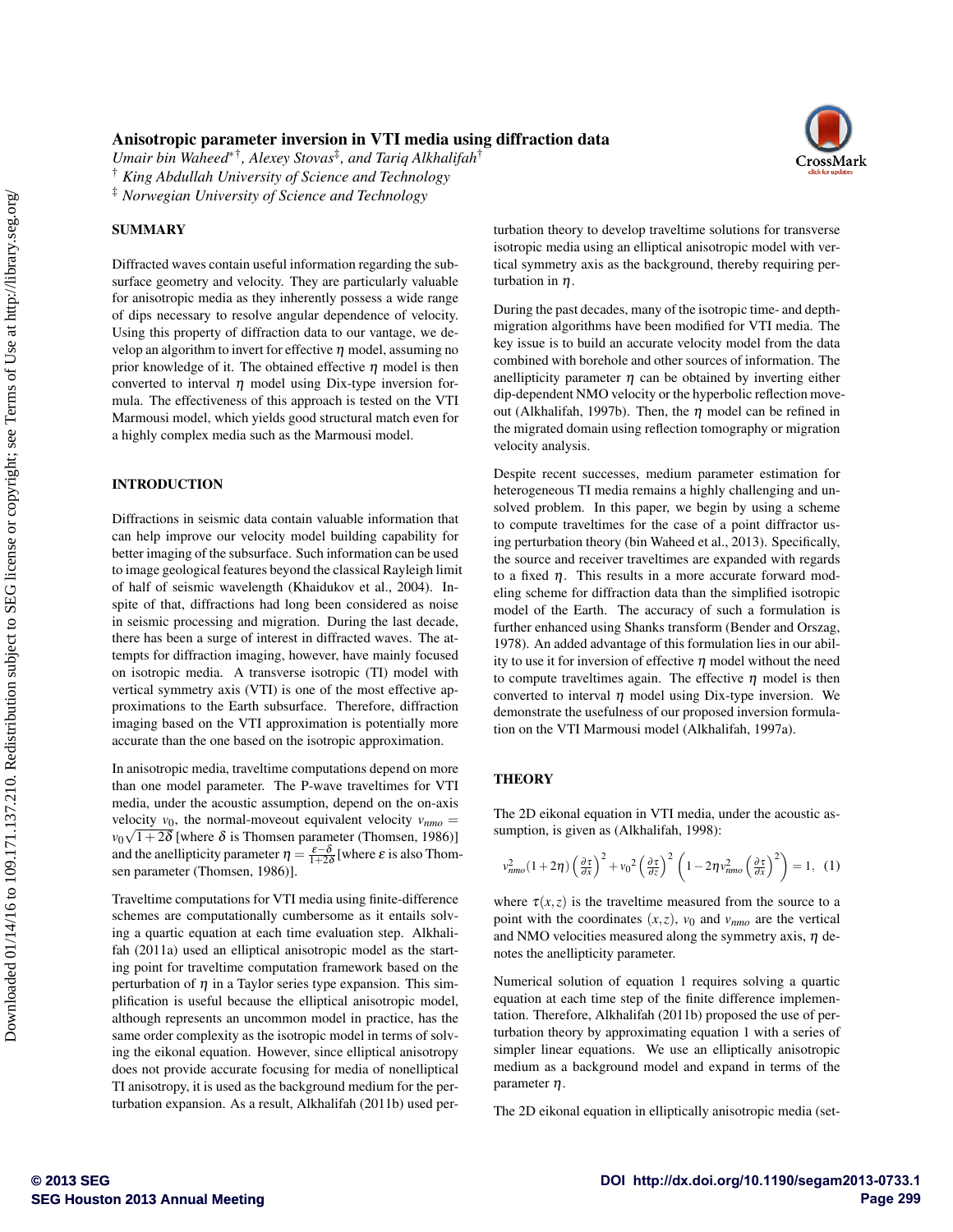ting  $\eta = 0$  in equation 1) takes the form:

$$
v_{nmo}^2 \left(\frac{\partial \tau}{\partial x}\right)^2 + v_0^2 \left(\frac{\partial \tau}{\partial z}\right)^2 = 1.
$$
 (2)

The proposed trial solution is:

$$
\tau(\eta) \approx \tau_0(x, z) + \tau_1(x, z)\eta(x, z) + \tau_2(x, z)\eta^2(x, z), \qquad (3)
$$

where  $\tau_0$ ,  $\tau_1$  and  $\tau_2$  are coefficients of the expansion with dimension of traveltime. For practical purposes, we consider only three terms of the expansion. For a sufficiently smooth  $\eta$ model  $\left(\frac{\partial \eta}{\partial x} \ll \beta, \frac{\partial \eta}{\partial z} \ll \beta\right)$ , where  $\beta$  is small), the expansion in equation 3 becomes:

$$
\tau(\eta) \approx \tau_0(x, z) + \tau_1(x, z)\eta + \tau_2(x, z)\eta^2.
$$
 (4)

Here  $\tau_0$  satisfies the elliptically anisotropic eikonal equation 2, whereas  $\tau_1$  and  $\tau_2$  satisfy linear first-order PDEs having the form:

$$
v_{nmo}^2 \frac{\partial \tau_0}{\partial x} \frac{\partial \tau_i}{\partial x} + v_0^2 \frac{\partial \tau_0}{\partial z} \frac{\partial \tau_i}{\partial z} = f_i(x, z), \tag{5}
$$

where  $i = 1, 2$ . The right hand side functions  $f_i(x, z)$  depend on terms that can be evaluated sequentially starting with  $i = 1$ . The exact expressions for the functions  $f_1(x, z)$  and  $f_2(x, z)$  are given in Alkhalifah (2011a). These right hand side functions become more complicated as we increase the number of terms in the Taylor's series expansion. Therefore, we consider expansion upto second order terms.

However, we can increase the accuracy of expansion in equation 4 by using Shanks transform. Once  $\tau_0$ ,  $\tau_1$  and  $\tau_2$  have been evaluated, traveltimes can be calculated using the firstsequence of Shanks transform given as:

$$
\tau(x,z) \approx \frac{A_0 A_2 - A_1^2}{A_0 - 2A_1 + A_2},\tag{6}
$$

where,

$$
A_0 = \tau_0, \qquad A_1 = \tau_0 + \tau_1 \eta, \qquad A_2 = \tau_0 + \tau_1 \eta + \tau_2 \eta^2. \tag{7}
$$

This transform tends to predict the behavior of the higher-order terms of the sequence, thereby improving the accuracy of the expansion (Bender and Orszag, 1978).

Plugging in  $A_0$ ,  $A_1$  and  $A_2$  from equation 7 into equation 6, we get the following traveltime representation:

$$
\tau(x,z) \approx \tau_0(x,z) + \frac{\eta \tau_1^2(x,z)}{\tau_1(x,z) - \eta \tau_2(x,z)}.
$$
 (8)

Let  $\tau_s$  and  $\tau_r$  represent expansions in terms of  $\eta$  for traveltimes from source to diffractor and from diffractor to receiver, respectively, then using equation 4, we have:

$$
\tau_s(\eta) \approx \tau_{0s} + \tau_{1s} \eta + \tau_{2s} \eta^2, \qquad (9)
$$

$$
\tau_r(\eta) \approx \tau_{0r} + \tau_{1r} \eta + \tau_{2r} \eta^2, \qquad (10)
$$

where  $\tau_{0s}$ ,  $\tau_{1s}$  and  $\tau_{2s}$  are coefficients of expansion for source to diffractor wave, while  $\tau_{0r}$ ,  $\tau_{1r}$  and  $\tau_{2r}$  denote the expansion coefficients for the wave going from the diffractor to the receiver. Again, using Shanks transform can lead to higher accuracy. By using the transform given by equation 8, we get the following traveltime representation for diffracted wave (bin Waheed et al., 2013):

$$
\tau(\eta) \approx (\tau_{0s} + \tau_{0r}) + \frac{\eta(\tau_{1s}^2 + \tau_{1r}^2)}{(\tau_{1s} + \tau_{1r}) - \eta(\tau_{2s} + \tau_{2r})}.
$$
 (11)

Since the traveltime coefficients are computed using the background elliptically anisotropic inhomogeneous model, equation 11 allows us to invert for the  $\eta$  model without the need for repetitive modeling of traveltimes.

The inverted effective  $\eta$  value is optimal for a particular source and diffractor location. Hence, we represent it by  $\widetilde{\eta}_{s_i,d_i}$ , where  $s_i$  and  $d_i$  represent a particular source and diffractor locations, respectively. Considering diffractors located at each grid point in the model, we can obtain the optimal effective  $\eta$  model, denoted by  $\widetilde{\eta}_{s_i}(x_d, z_d)$ , for a particular source  $s_i$ . The coordinates  $(x_d, z_d)$  represent diffractor positions in the model.

The cumulative effective  $\eta$  model for several source positions *si* can then be obtained using the relation:

$$
\widetilde{\eta}(x_d, z_d) = \frac{1}{N} \sum_{s_i} \widetilde{\eta}_{s_i}(x_d, z_d), \tag{12}
$$

where  $\tilde{\eta}(x_d, z_d)$  denotes the cumulative effective  $\eta$  model due to *N* source locations.

The cumulative effective  $\eta$  model,  $\tilde{\eta}(x_d, z_d)$ , can then be converted to an interval  $\eta$  model, denoted by  $\eta_i(x_d, z_d)$ , using Dix-type inversion formula (Ursin and Stovas, 2005), neglecting lateral variations in parameters:

$$
(1+8\eta_i) v_{0i}^3 = \frac{d}{dz} \left[ (1+8\widetilde{\eta}) \frac{\widetilde{v}_{nmo}^4 z}{\widetilde{v}_0} \right],
$$
  

$$
\Rightarrow \eta_i = \frac{1}{8} \left[ \frac{\frac{d}{dz} \left[ (1+8\widetilde{\eta}) \frac{\widetilde{v}_{nmo}^4 z}{\widetilde{v}_0} \right]}{v_{0i}^3} - 1 \right],
$$
(13)

where  $v_{0i}$  is the interval vertical velocity, and  $\tilde{v}_0$  is the effective<br>vertical velocity, which can be evaluated from  $v_{\text{tot}}$  essuming vertical velocity, which can be evaluated from  $v_{0i}$ , assuming  $v(z)$  media, using the relation:

$$
\frac{1}{\widetilde{v_0}} = \frac{1}{z} \int_0^z \frac{1}{v_{0i}(\zeta)} d\zeta,
$$
\n(14)

whereas  $\tilde{v}_{nmo}$  represents the effective normal moveout velocity given by the relation:

$$
\widehat{\nu}_{nmo}^2 = \frac{\int_0^z v_{0i}(\zeta)(1+2\delta_i(\zeta))\,d\zeta}{\int_0^z \frac{1}{v_{0i}(\zeta)}\,d\zeta}.\tag{15}
$$

#### NUMERICAL TESTS

In this section, we test the proposed algorithm and use it to obtain the interval  $\eta$  model for the VTI Marmousi model (Alkhalifah, 1997a). The model is interesting due to several faulting and folding features present in both the velocity and  $\eta$  models which may induce diffractions.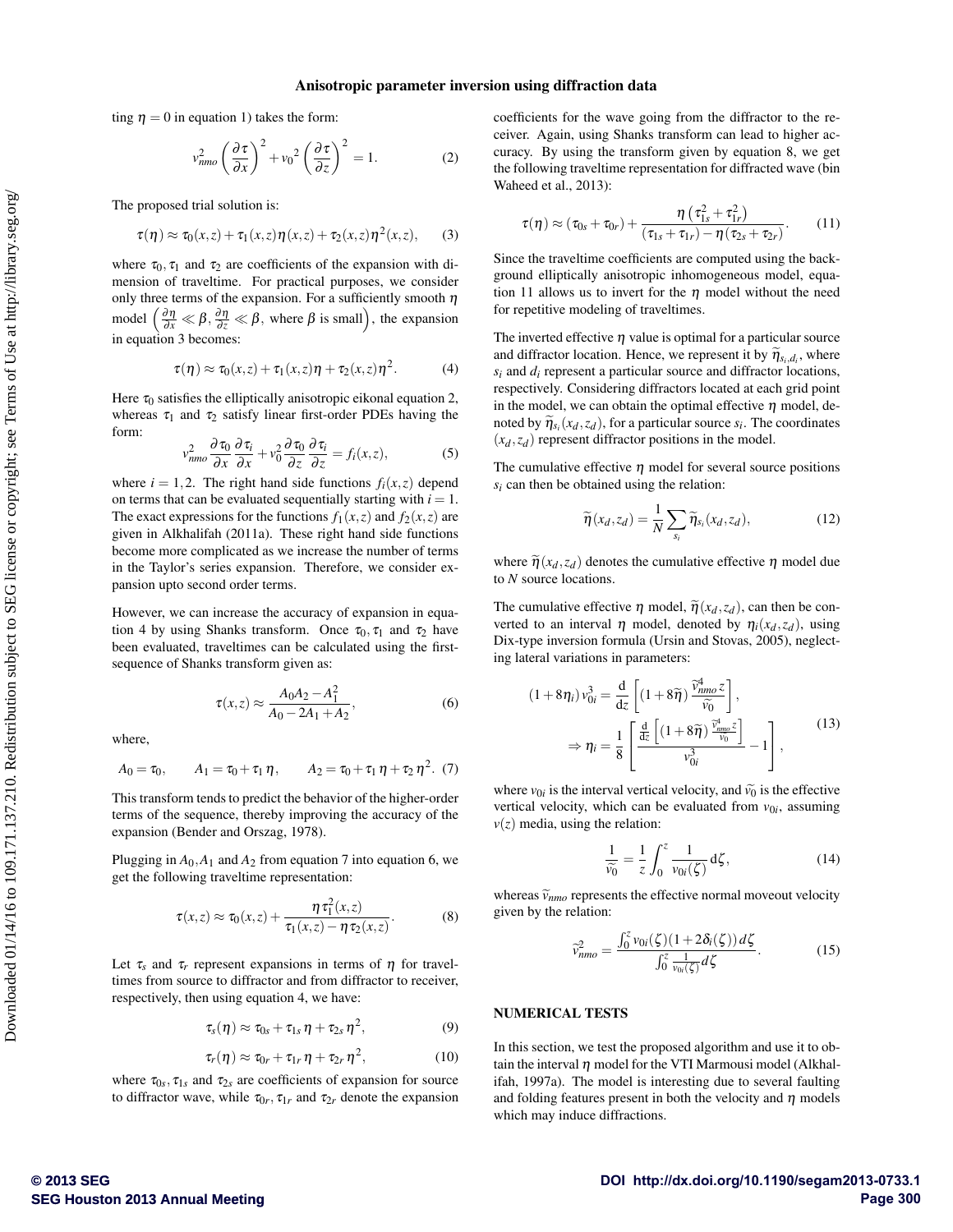

Figure 1: Scanning for effective  $\eta$  values in the Marmousi model for a source located at the center of the experiment surface (4000m,0m). (a) Diffraction traveltime curves observed at the surface and (b) Relative error for these curves obtained for a range of  $\eta$  values from 0 to 0.1 in steps of 0.02 (yellow dashed curve at the top corresponds to  $\eta = 0$  while blue dashed curve at the bottom corresponds to  $\eta = 0.1$ , moving sequentially). Black solid curve in (a) represents the exact diffraction curve. The diffractor considered is located at (4000m,2000m).

First, we consider a diffractor located at (4000m,2000m) in the VTI Marmousi model (see the background model in Figure 2 for the geometry of Marmousi model) and a source located on the surface at the center with coordinates (4000m,0m). Receivers are spread all over the surface of the model. We solve the VTI eikonal equation 1 for a diffraction traveltime curve at the surface using  $\eta$  values given by the model (shown in the background of Figure 2(b)) at each grid point. The computed diffraction traveltime curve is shown in Figure 1(a) (solid black curve). We then assume complete ignorance of the  $\eta$  model and scan for effective  $\eta$  values that best fits this diffraction curve using the formulation given by equation 11. Figure 1(a) also plots the diffraction traveltime curves associated with  $\eta$ ranging from 0 to 0.1 in steps of 0.02. The yellow dashed curve at the top corresponds to  $\eta = 0$  while the blue dashed curve in the bottom corresponds to  $\eta = 0.1$ , moving sequentially. In Figure 1(b) we show relative error associated with these effective  $\eta$  values. Based on this, we can choose the best effective  $\eta$  value for a particular source and diffractor position,  $\widetilde{\eta}_{s_i,d_i}$ . We then plot traveltime contours in Figure 2 from

this diffractor position, comparing our perturbation formulation (dashed curves) with the exact traveltime (solid curves) obtained by solving equation 1. We obtain highly accurate traveltimes, considering that we assumed complete ignorance of the  $\eta$  model and used an effective  $\eta$  obtained after scanning for it.



Figure 2: Traveltime contours for the VTI Marmousi model using Shanks transform expansion (dashed) and the exact VTI eikonal solution (solid) mapped on: (a) velocity model and (b)  $\eta$  model. The diffractor considered is located at (4000m,2000m). The exact solution uses  $\eta$  values given by the model in (b) at each grid point while Shanks transform expansion uses an effective  $\eta$  value.

By considering a diffractor located at each grid point, we obtain the best effective value,  $\tilde{\eta}_{s_i,d_i}$ , for all points in the model,<br>learning the series leasting fixed at  $(4000m \text{ cm})$ . Figure 2(a) keeping the source location fixed at (4000m,0m). Figure 3(a) shows the optimal effective  $\eta$  model for this source location. The effective  $\eta$  values are then converted to interval  $\eta$  values using equation 13, shown in Figure 3(b).

As Figure 3 was obtained using illumination due to a single source, the inverted  $\eta$  model is not well resolved in certain areas. Therefore, next we consider nine equispaced sources on the surface and repeat the afore-mentioned procedure. Having obtained the optimal effective  $\eta$  model for each source,  $\widetilde{\eta}_{s_i}$ , we obtain sumpletive offective  $\eta$  model for all sources.  $\widetilde{\eta}_{s_i}$  wing obtain cumulative effective  $\eta$  model for all sources,  $\tilde{\eta}$  using equation 12, shown in Figure 4(a). This is then used to obtain inverted  $\eta$  model using equation 13. As can be seen by comparing Figures 3 and 4, there is a considerable improvement in the inverted  $\eta$  model using more sources due to illumination from different angles.

We also present the cumulative effective  $\eta$  and the interval  $\eta$  model for seventeen equispaced sources in Figure 5, which shows an even improved image. The resultant interval  $\eta$  seems smother and more accurate.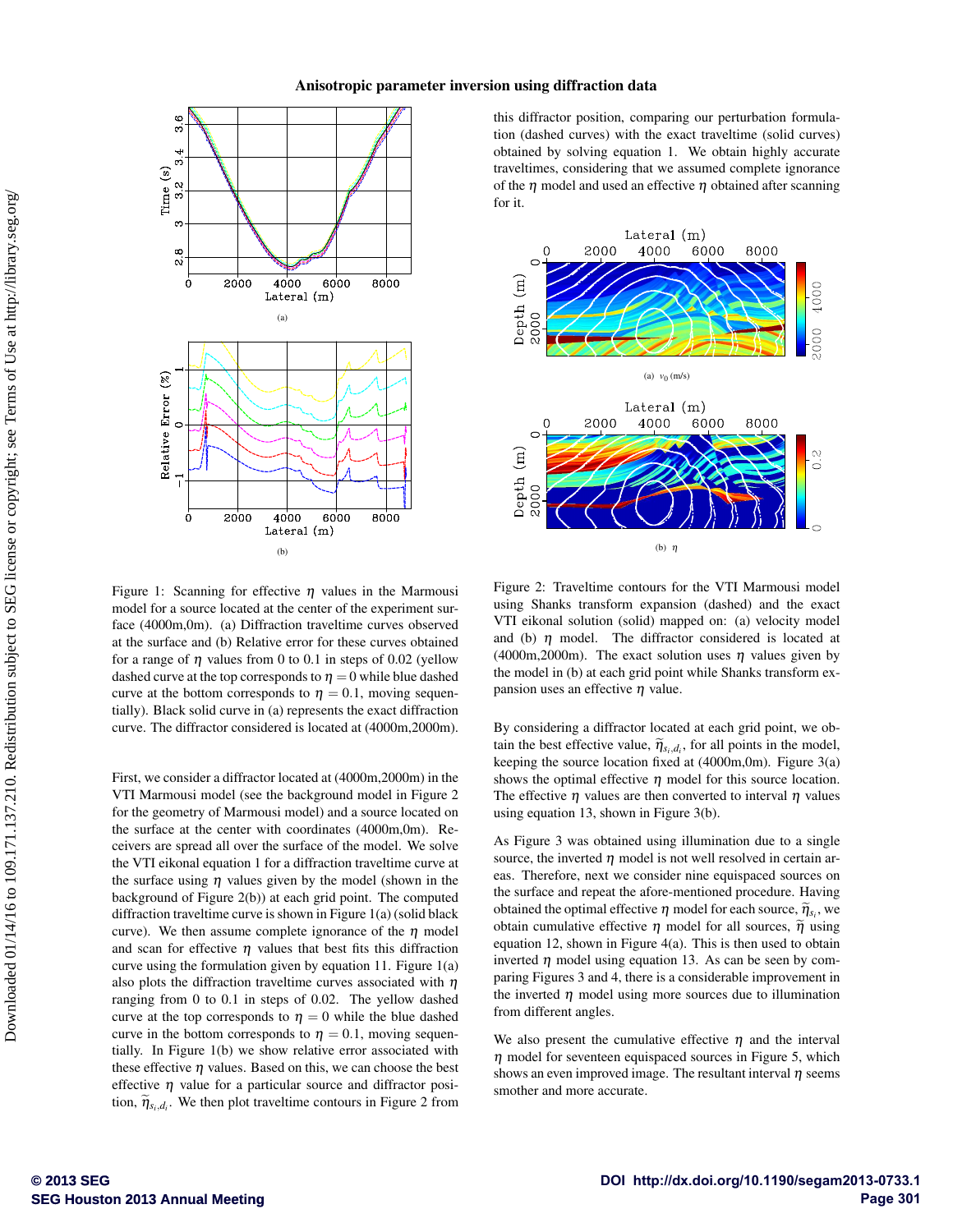

Figure 3: (a) Effective  $\eta$  model and (b) Interval  $\eta$  model obtained for the VTI Marmousi model using a single source located at (4000m,0m).



Figure 4: (a) Cumulative effective  $\eta$  model and (b) Interval  $\eta$ model obtained for the VTI Marmousi model using nine equispaced sources on the surface.

## DISCUSSION

The detailed interval  $\eta$  model was obtained from a combination of considering every point in the model a diffractor and having a detailed accurate velocity model in the background. In practice, such information surely will not be available, however, the approach demonstrates how we can manipulate our interval  $\eta$  distribution to comply with the structure of the interval velocity used in the background, whether it is accu-



Figure 5: (a) Cumulative effective  $\eta$  model and (b) Interval  $\eta$ model obtained for the VTI Marmousi model using seventeen equispaced sources on the surface.

rate or not, and whether it is high resolution or smooth. Of course, reliable diffractions are present in certain locations, not every grid point, though many recently (Fomel et al., 2007; Klokov and Fomel, 2012), through effective diffraction separation methods, obtain sections of real data with very large number of diffractions that usually do not appear in the conventional reflection section. Of course, fewer diffractions will lower the resolution of the effective  $\eta$  estimation, but effective  $\eta$  is overall smooth, and thus the lower number of measurements will have a reduced effect. The formulation considers knowledge of the vertical velocity model. However, we aim to study the sensitivity of the inverted  $\eta$  model to imperfect knowledge of velocity model. Results of such tests will also be presented at the SEG 83rd annual meeting.

## **CONCLUSION**

We develop a procedure to use diffraction traveltimes to invert for the interval  $\eta$  model, assuming no prior knowledge of it. The inverted effective  $\eta$  produces traveltimes that match very much the measured ones, even in the complex Marmousi model. The results demonstrate a good structural match between the original and inverted  $\eta$  model, granted we have an accurate background velocity, even for a few source positions. As the number of sources increase, the inverted model is expected to converge better to the original model.

#### ACKNOWLEDGMENTS

We would like to thank KAUST and ROSE project for financial support.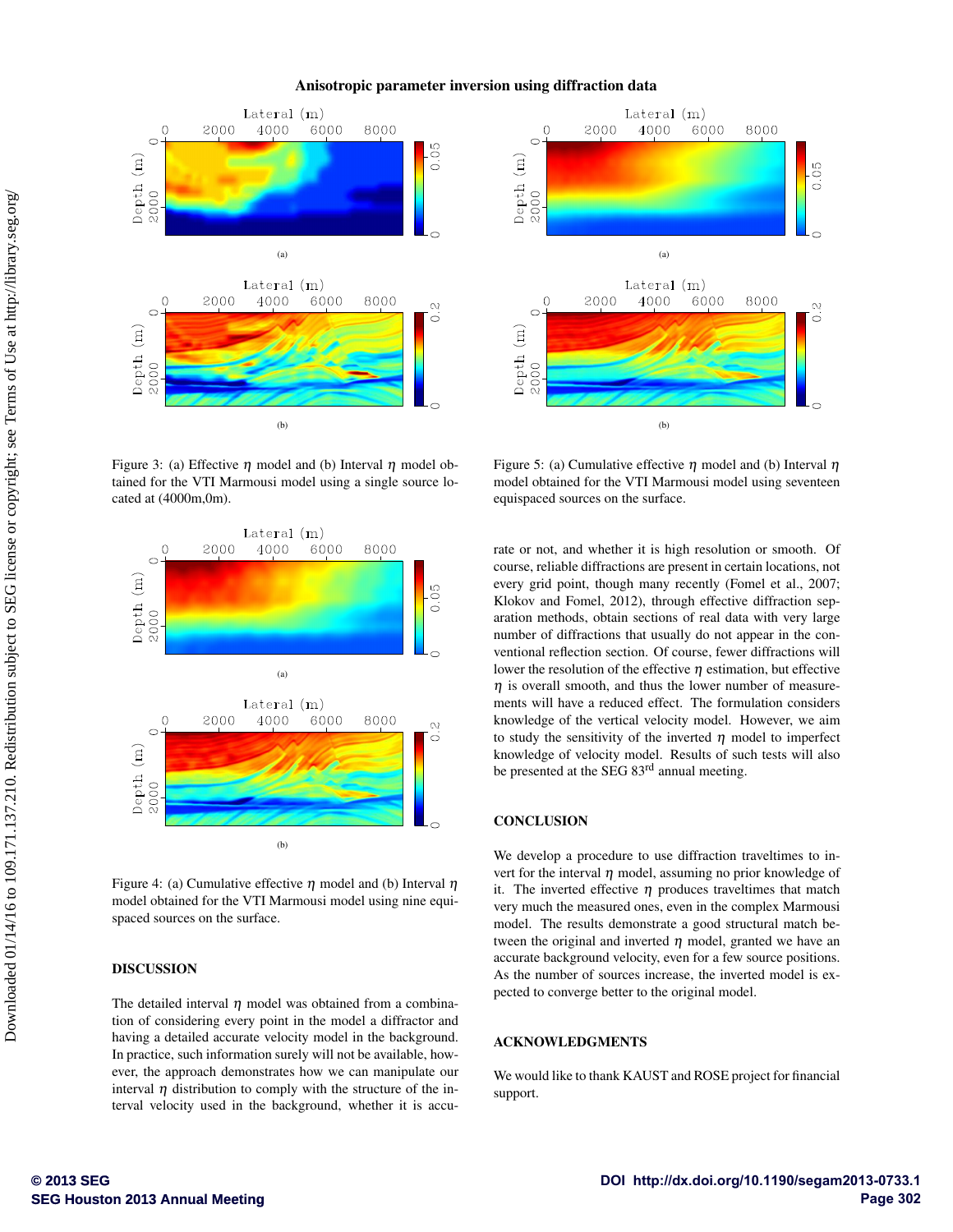#### **REFERENCES**

- Alkhalifah, T., 1997a, Anisotropic marmousi data set: Stanford Exploration Project-95, 265–282.
- -, 1997b, Seismic data processing in vertically inhomogeneous TI media: Geophysics, 62, 662–675.
- ——–, 1998, Acoustic approximations for processing in transversely isotropic media: Geophysics, 63, 623–631.
- -, 2011a, Scanning anisotropy parameters in complex media: Geophysics, 76, U13–U22.
- ——–, 2011b, Traveltime approximations for transversely isotropic media with an inhomogeneous background: Geophysics, 76, WA31–WA42.
- Bender, C. M., and S. A. Orszag, 1978, Advanced mathematical methods for scientists and engineers: McGraw-Hill.
- bin Waheed, U., T. Alkhalifah, and A. Stovas, 2013, Diffraction traveltime approximations for TI media with an inhomogeneous background: Geophysics, submitted.
- Fomel, S., E. Landa, and M. T. Taner, 2007, Poststack velocity analysis by separation and imaging of seismic diffractions: Geophysics, 72, U89–U94.
- Khaidukov, V., E. Landa, and T. J. Moser, 2004, Diffraction imaging by focusing-defocusing: An outlook on seismic superresolution: Geophysics, 69, 1478–1490.
- Klokov, A., and S. Fomel, 2012, Separation and imaging of seismic diffractions using migrated dip-angle gathers: Geophysics, 77, S131.
- Thomsen, L., 1986, Weak elastic anisotropy: Geophysics, 51, 1954–1966.
- Ursin, B., and A. Stovas, 2005, Generalized Dix equations for a layered transversely isotropic medium: Geophysics, 70, 77–81.